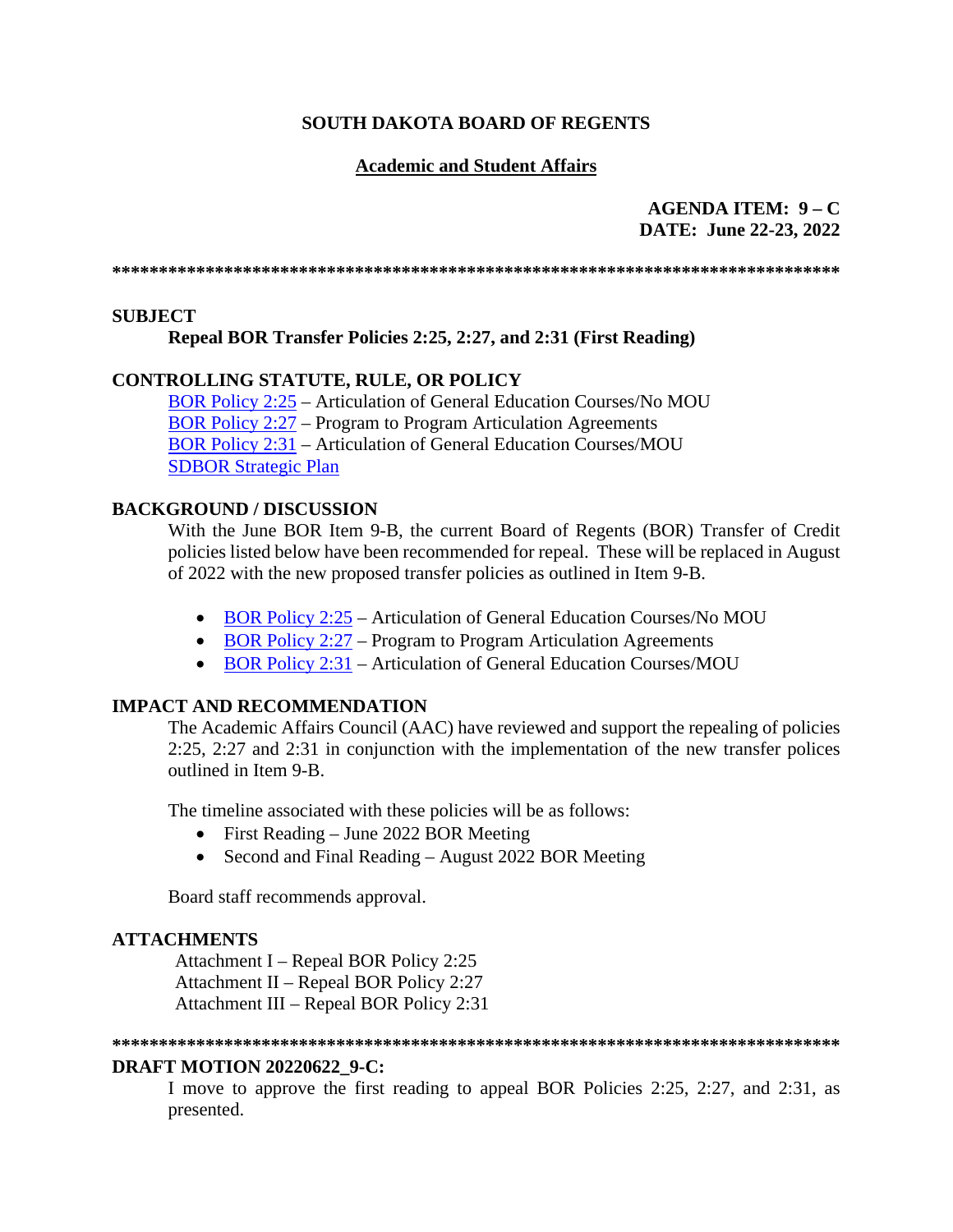# **Policy Manual**

**SUBJECT:** Articulation of General Education Courses: South Dakota Technical Colleges without a Memorandum of Agreement with the Board of Regents

#### **NUMBER:** 2:25

#### **A. PURPOSE**

To regulate the articulation of General Education courses between the Regental system and South Dakota Technical Colleges when no Memorandum of Agreement is in place.

#### **B. DEFINITIONS**

None

### **C. POLICY**

#### **1. Criteria**

- 1.1. Articulation of General Education courses will be a Regental system to technical college process.
- 1.2. Articulation will include the General Education courses designated as the System General Education Requirements for the Regental institutions.
- 1.3. General Education courses may be articulated as acceptable for transfer to all Regental institutions for lower division credit. No courses numbered 099 or lower, including remedial and non-degree credit courses, will be articulated.
- 1.4. Technical college instructors teaching general education courses articulated with the Regental institutions must meet the criteria specified below. Prior to each semester, the technical colleges will provide the Board Office with the names, vitae, and graduate transcripts of not previously approved faculty teaching the articulated courses, and the faculty must be approved by the Board Office prior to the course being taught. The Board Office will provide the Department of Education and Cultural Affairs with the list of approved faculty.
	- 1.4.1. Technical college faculty have either a master's degree in the subject/discipline being taught or any master's degree typically with eighteen (18) graduate hours in the subject/discipline being taught.
	- 1.4.2. Faculty who do not meet the criterion above must be actively pursuing courses of study that will lead to these degrees within three (3) to five (5) years.

Articulation of General Education Courses:

South Dakota Technical Colleges without a Memorandum of Agreement with the Board of Regents Page 1 of 2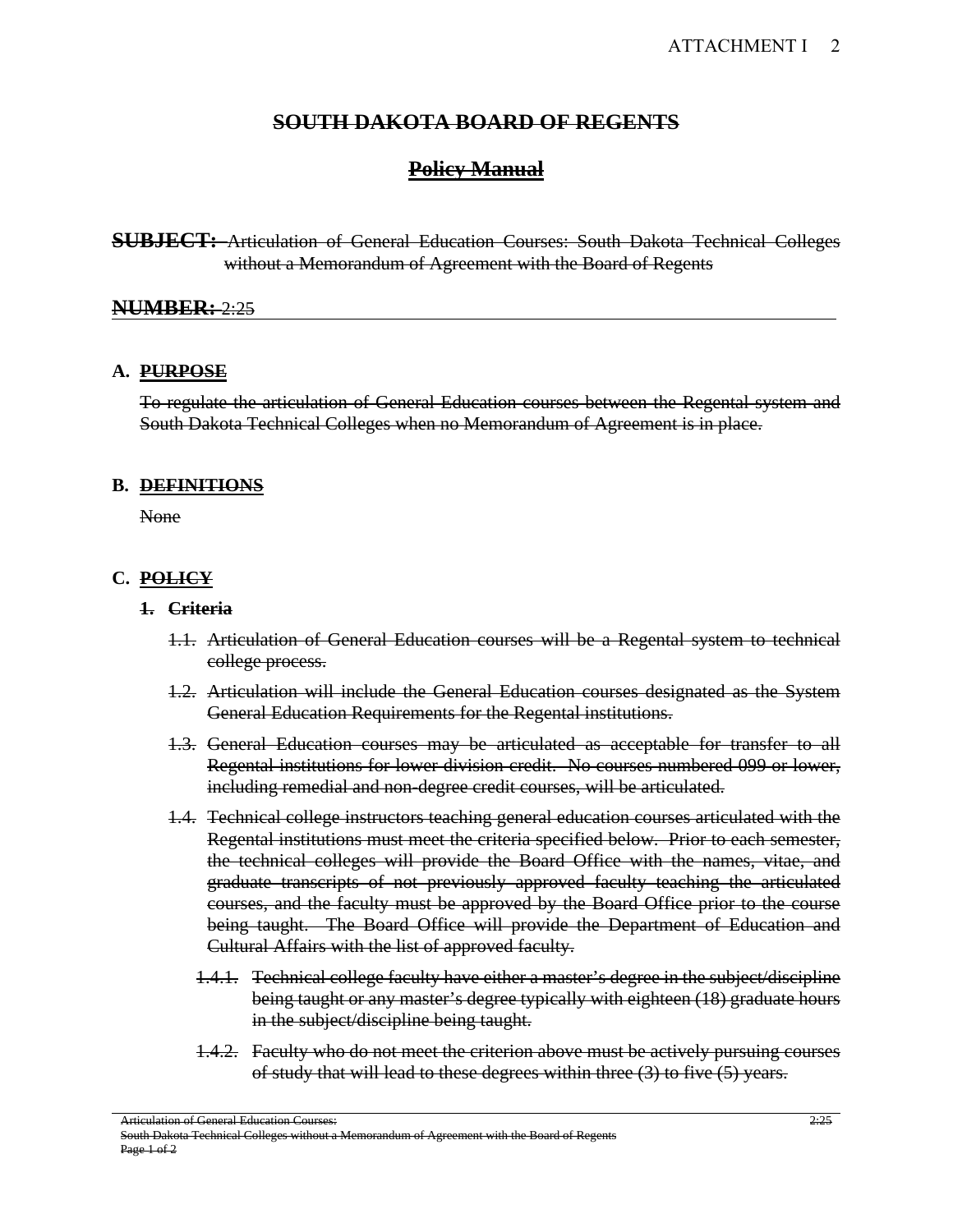- 1.4.3. If a university specialized accrediting agency establishes standards for faculty credentials, those standards will be followed.
- 1.5. Emergency short-term exceptions will be accepted.
- 1.6. Once a course is approved for Regental system to technical college articulation, the courses offered in the postsecondary technical college system will be numbered to conform to the common course numbering model of the Board of Regents System. Common numbering and titles will facilitate the transfer process.

#### **2. Process**

- 2.1. Requests for articulation by the postsecondary technical colleges will be forwarded to the System Chief Academic Officer in the Office of the Executive Director of the Board of Regents for action by the Academic Affairs Council. The course requests will include the following material from the immediately preceding semester: a copy of the syllabus (including detail of course content), tests indicating the skill level students are required to meet, evaluation and grading procedures, and a list of all faculty who teach the course and copies of their vitae and transcripts.
- 2.2. The System Chief Academic Officer will refer articulation proposals to the Academic Affairs Council or designee.
- 2.3. Once a course is articulated, it is the responsibility of each party to submit a new proposal when any aspect of the course is changed, including number, content, outcomes, faculty, etc.

#### **3. Transfer**

- 3.1. Transfer of courses from South Dakota postsecondary technical colleges is governed by Board policies 2:5, 2:25, 2:26, 2:27, and 2:31.
- 3.2. High school dual credit courses offered or accepted by technical colleges must be validated by AP or CLEP examinations before being accepted in transfer to Regental institutions. The Regental system has established the minimum scores on each AP and CLEP examination necessary to receive credit.

#### **4. Associate Degrees**

4.1. The Associate of Applied Science degree is a non-transferable degree. General education coursework for such degrees may be transferable only when a specific program to program articulation agreement exists.

# **FORMS / APPENDICES:**

None

# **SOURCE:**

BOR June 1997; BOR March 1998; BOR August 1999; BOR June 2005; BOR October 2017; July 2020 (Clerical).

Articulation of General Education Courses:

South Dakota Technical Colleges without a Memorandum of Agreement with the Board of Regents Page 2 of 2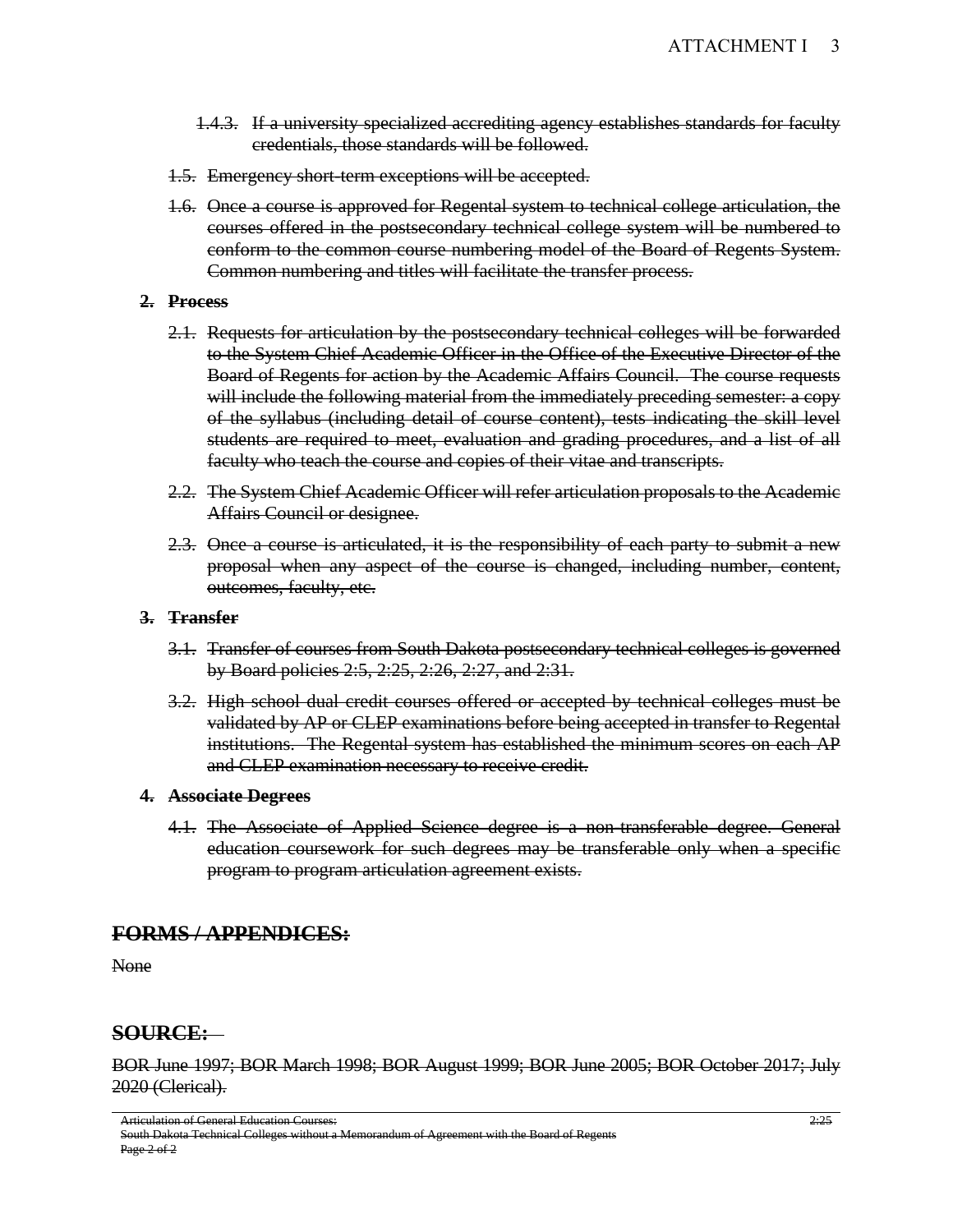# **Policy Manual**

### **SUBJECT:** Program to Program Articulation Agreements

# **NUMBER:** 2:27

### **A. PURPOSE**

To regulate program to program articulation agreements.

### **B. DEFINITIONS**

None

## **C. POLICY**

#### **1. Criteria**

- 1.1. The Associate of Arts degree is a transferable degree. Students completing an Associate of Arts degree and transferring must fulfill all college, major, minor, certificate, and other degree requirements of the receiving campus.
- 1.2. The Associate of Science degree is a terminal degree. However, it is transferable when a specific degree articulation agreement exists between a given A.S. degree and a specific baccalaureate degree.
- 1.3. The Associate of Applied Science degree is a non-transferable degree. Credit hours for such degrees may be transferable only when a specific articulation program to program agreement exists.
- 1.4. Articulation agreements will be applicable throughout the Regental system in the manner specified during the approval process.
- 1.5. Articulation agreements will be applicable only to Regental institutions offering equivalent programs.
- **2. Process for Agreements with Accredited Colleges and Universities**
	- 2.1. Agreements will be developed by Regental institutions and faculty according to institutional guidelines.
	- 2.2. These agreements will be forwarded to the Academic Affairs Council for system review. The Academic Affairs Council will make a recommendation to the Council of Presidents and Superintendents and the Board of Regents.
	- 2.3. Once a program is articulated, it is the responsibility of each institution to submit a new proposal when any aspect of the agreement is changed.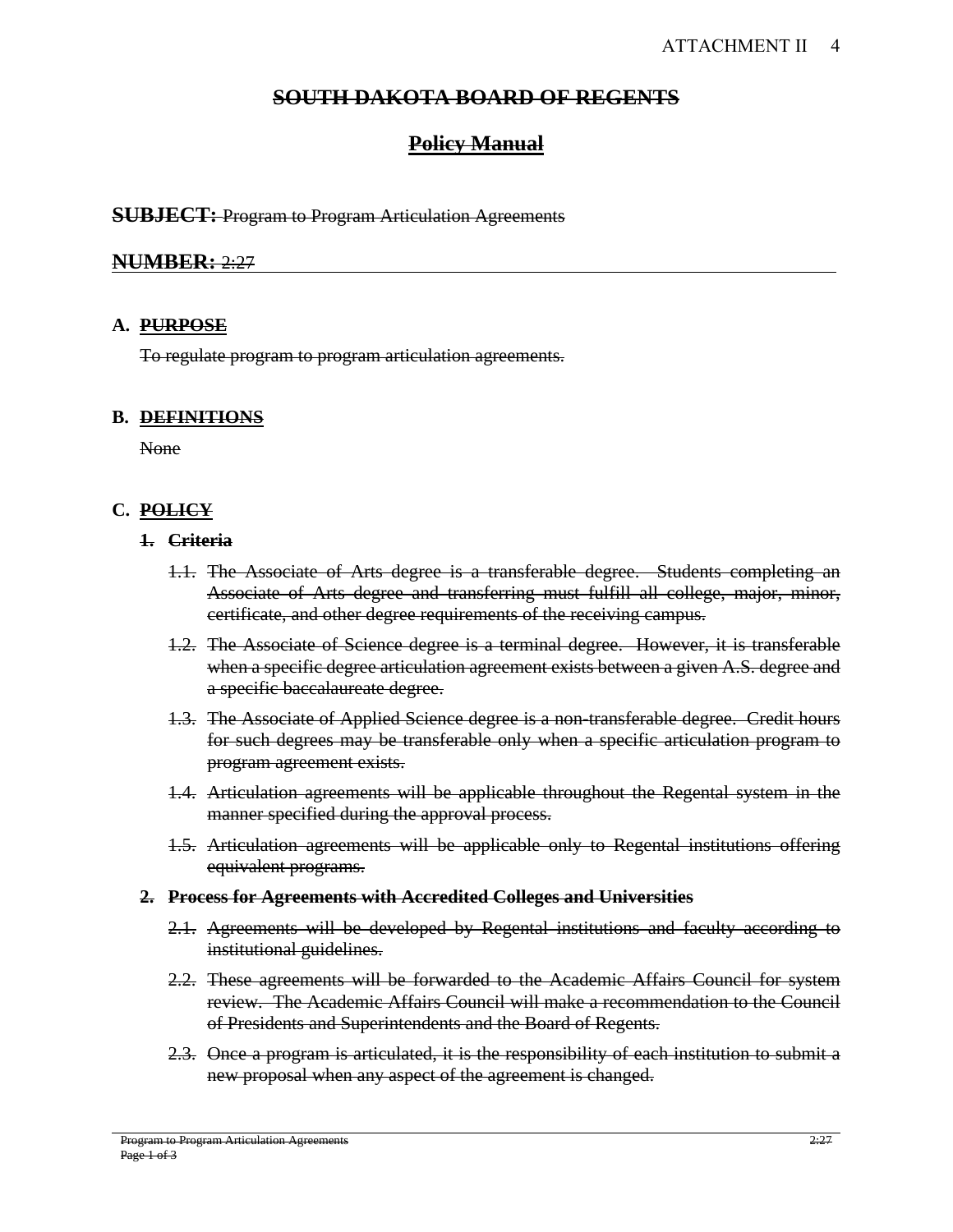- 2.4. Articulation agreements will be reviewed as part of the seven (7) year institutional program review process and submitted to the Academic Affairs Council.
- **3. South Dakota Technical Colleges with a Memorandum of Agreement with the Board of Regents** 
	- 3.1. The Memorandum of Agreement with the South Dakota technical collges approved by the Board of Regents (BOR) and Board of Education (BOE) includes program to program agreements.
	- 3.2. General education courses as part of program to program articulation agreements will be governed by Board Policy 2:31, Articulation of General Education Courses: South Dakota Technical Colleges with a Memorandum of Agreement with the Board of Regents.
	- 3.3. Transfer of technical course credit hours as part of program to program articulation agreements is governed by Board policy 2:5, Transfer of Credit.
	- 3.4. Process for developing program to program articulation agreements
		- 3.4.1. The Regental university Vice President for Academic Affairs or designee contacts the BOR System Chief Academic Officer to identify interest in developing a specific program to program articulation agreement, or the technical college director or designee contacts the BOR System Chief Academic Officer to identify interest in developing a specific program to program articulation agreement.
		- 3.4.2. The BOR System Chief Academic Officer will work with the Regental university(ies) to draft the proposed program to program articulation agreement and submit it to the technical college(s) for review.
		- 3.4.3. After the university and technical college have agreed on the proposed program to program articulation agreement, the BOR System Chief Academic Officer will submit the proposed articulation agreement to the BOR for approval.

## **4. South Dakota Technical Colleges without a Memorandum of Agreement with the Board of Regents**

- 4.1. Program to program articulation agreements will not be developed with South Dakota technical colleges that do not have a memorandum of agreement with the Board of Regents.
- 4.2. Program to program articulation agreements existing in June 2005 will remain in place.
- 4.3. Transfer of general education courses will be governed by Board Policy 2:25, Articulation of General Education Courses: South Dakota Technical Colleges without a Memorandum of Agreement with the Board of Regents.
- 4.4. Transfer of technical course credit hours is governed by Board policy 2:5, Transfer of Credit.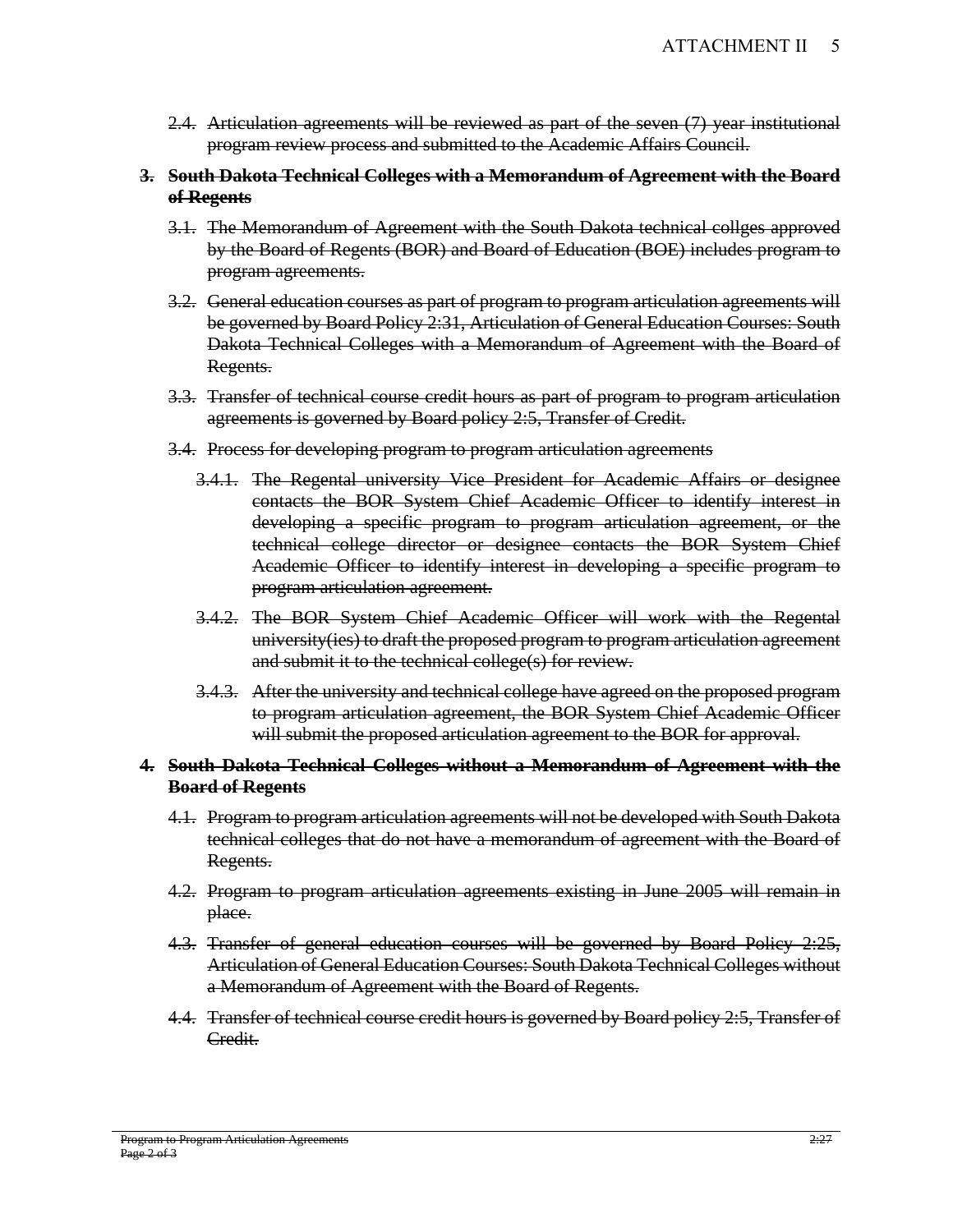# **FORMS / APPENDICES:**

None

# **SOURCE:**

BOR June 1997; BOR October 1997; BOR December 1997; BOR August 1999; BOR June 2005; BOR March 2018; July 2020 (Clerical).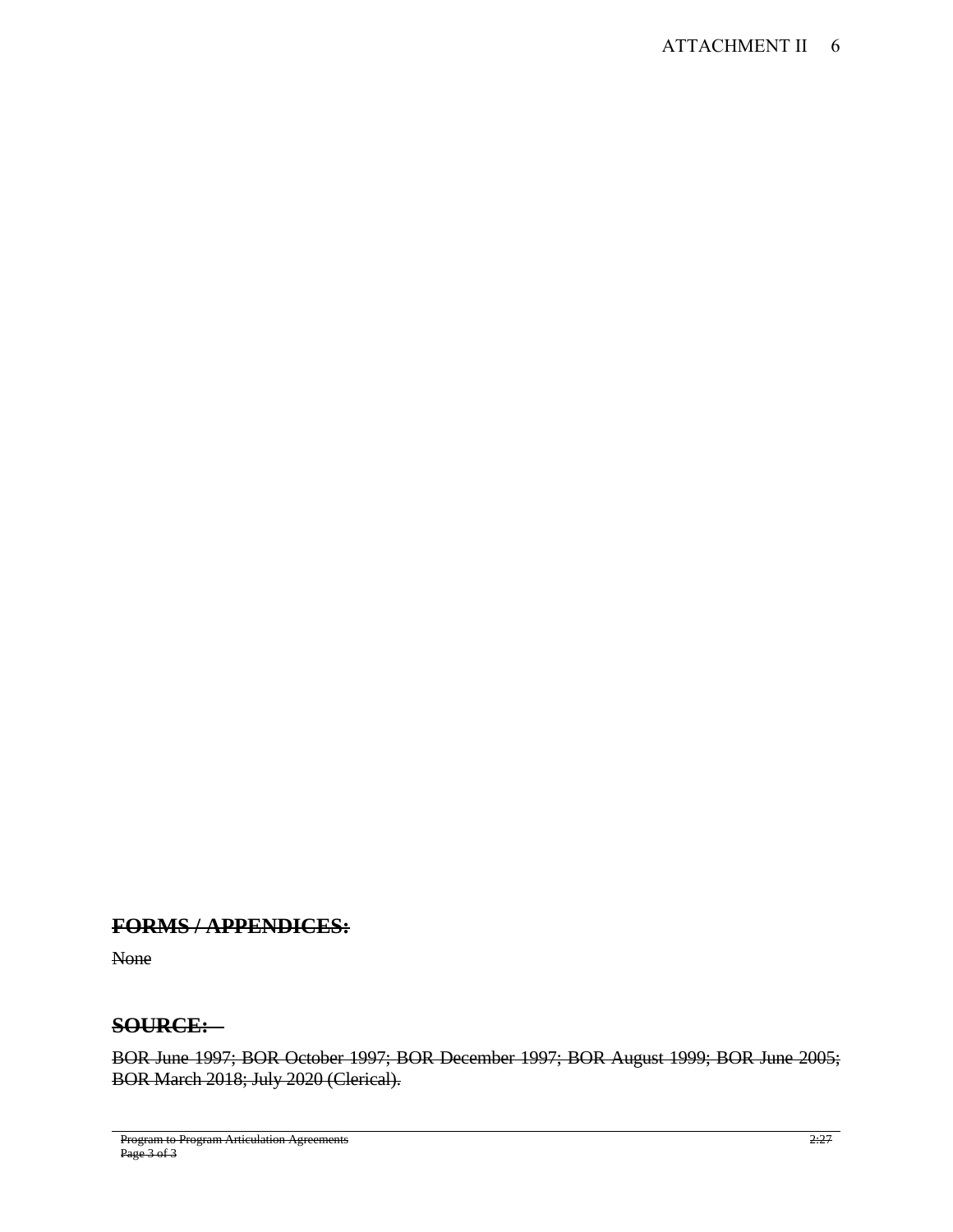# **Policy Manual**

**SUBJECT:** Articulation of General Education Courses: South Dakota Technical Colleges with a Memorandum of Agreement with the Board of Regents

## **NUMBER:** 2:31

### **A. PURPOSE**

To regulate the articulation of General Education courses between the Regental system and South Dakota Technical Colleges when a Memorandum of Agreement is in place.

#### **B. DEFINITIONS**

None

### **C. POLICY**

#### **1. Criteria**

- 1.1. Articulation of General Education courses will be a Regental system to technical college process governed by a Memorandum of Agreement.
- 1.2. Articulation will include the 100 and 200 level General Education courses designated as the System General Education Requirements for the Regental institutions.
- 1.3. Technical college instructors teaching general education courses articulated with the Regental institutions must meet the criteria specified below.
	- 1.3.1. Technical college faculty have either a master's degree in the subject/discipline being taught or any master's degree typically with eighteen (18) graduate hours in the subject/discipline being taught.
	- 1.3.2. Faculty who do not meet the criterion above must be actively pursuing courses of study that will lead to these degrees within three (3) to five (5) years.
	- 1.3.3. If a university specialized accrediting agency establishes standards for faculty credentials, those standards will be followed.
	- 1.3.4. The university Vice President for Academic Affairs can approve short-term exceptions.

#### **2. Course Delivery**

2.1. The Regental universities will be responsible for the delivery of general education courses that articulate to the universities.

Articulation of General Education Courses:

South Dakota Technical Colleges with a Memorandum of Agreement with the Board of Regents Page 1 of 2